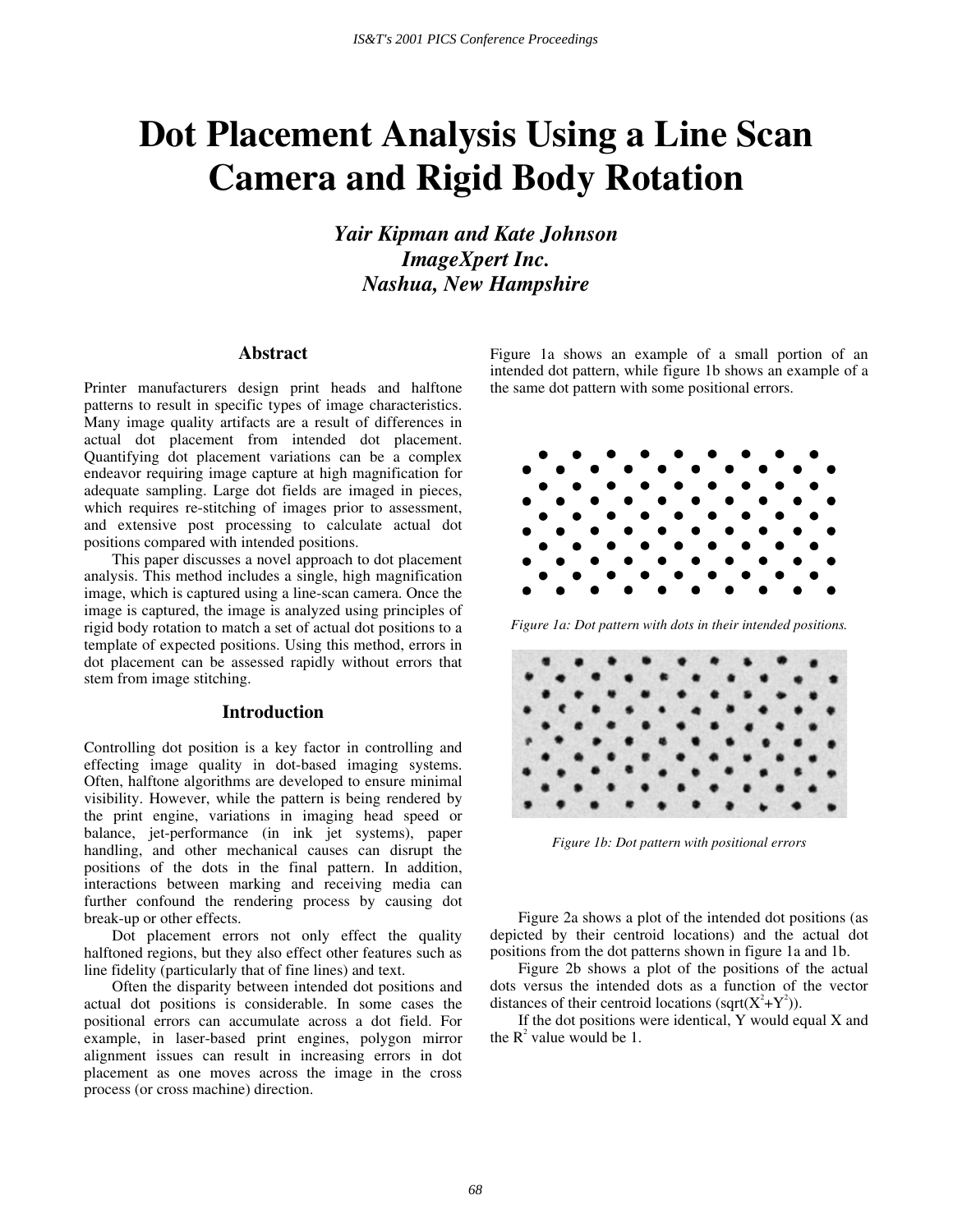

*Figure 2a: Plot of dot positions* 



*Figure 2b: Plot of dot positions* 

#### **Introduction to Rigid Body Rotation**

Rigid body rotation differs from some other definitions of rotation by restricting translation and rotation from one 2-D coordinate system relative to another. The guiding principle of rigid transformations assumes that no elasticity exists in the image—no scaling and no distortion such as shear can be applied or accounted for.

Rotation and translation of a 2-D rigid body can be described in a simple  $3 \times 3$  matrix as shown in figure  $4^{1,2}$ The sine and cosine elements control pattern rotation while the X0 and Y0 elements control the magnitude and direction of translation.

$$
\begin{bmatrix}\n\cos\Theta & -\sin\Theta & X_0 \\
\sin\Theta & \cos\Theta & Y_0 \\
0.0 & 0.0 & 1.0\n\end{bmatrix}\n\begin{bmatrix}\nX \\
Y \\
1.0\n\end{bmatrix} =\n\begin{bmatrix}\nX_{\text{new}} \\
Y_{\text{new}} \\
1.0\n\end{bmatrix}
$$

*Figure 4: Rigid body rotation transformation matrix* 

By extension, the new positions  $(X_{new}, Y_{new})$  can be calculated by the following equations:

$$
X_{new} = X * cos\Theta - Y * sin\Theta + X_o
$$
 (eq.1)  
\n
$$
Y_{new} = X * sin\Theta + Y * cos\Theta + Y_o
$$
 (eq.2)

## **Image Acquisition**

The success of this analytical method relies on a robust image acquisition system. Images are captured using a line scan camera with resolution down to 1 micron per pixel. A line-scan camera was selected since it allows for the acquisition of a single, non-stitched, high-resolution image of a large area at high magnification.<sup>3</sup> Line scan cameras use a single row of sensors when capturing an image. A 2-D image is scanned in row by row as the sample is moved under the camera. Obviously, successful image capture requires careful synchronization between the motion of the sample and the image capture frequency of the camera. The system has a very capable motion control mechanism that is perfectly synchronized with the camera exposure frequency via a coupled encoder. If the system was not perfectly synchronized, the image capture process itself could result in the appearance of errant dot placement errors. Diagrams of the effects of some of the possible variations due to image capture motion control are shown in figure 5.



*Figure 5: Dot Aspect Ratio and Spacing Deformation Due to Inadequate Motion Control* 

Using a well-synchronized line-scan camera for image capture results in undistorted, seamless images of large areas at high magnification.

The benefits of using a line scan camera over a 2-D CCD camera are myriad. Systems that rely on using a 2-D CCD array camera face a variety of challenges. The captured image size is fixed and limited by the size of the sensor array. For high magnification evaluation of large areas, only small portions of the entire area can be imaged at once using the 2-D camera. In order to image a larger area or swath, the camera needs to take a series of adjacent images across the sample surface. These individual images are then stitched together to create one aggregate image. This aggregate image is then used for assessment of the dot field.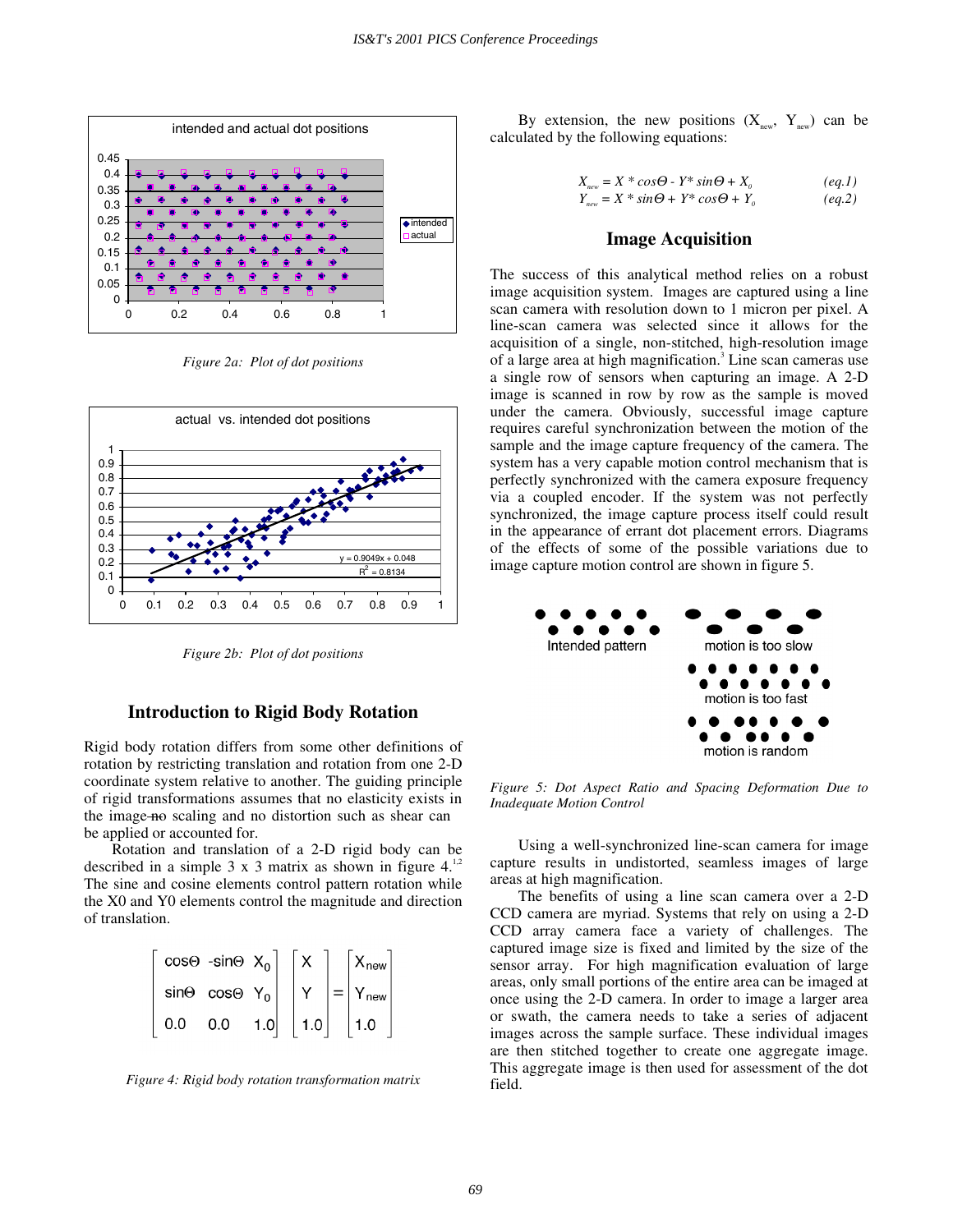The "step and repeat" process of moving each sample a discrete distance that corresponds to the field of view of the sensor, taking an image, moving the sample, taking an image and repeating this process across a large area or swath can be quite time consuming. This process is also fraught with several potential sources of error such as focus (Figure 6a), illumination, (figure 6b) and motion control (image-to-image placement) (figure 6c), all of which can adversely effect the quality of the aggregate image.









*Figure 6c: Image-to-image alignment (stitching)* 

Using a line scan camera system allows for more control over illumination uniformity, better focus control, and avoids the need for image stitching and all of the potential errors that might result.

#### **Image Analysis**

Once the image has been captured, several steps are necessary to complete the analysis. First, the image needs to be registered to the intended pattern. Rigid body rotation is used for this alignment process. Next, the errors between the actual location of each dot compared with its intended position must be determined and reported.

To fully automate this analytical process, the image acquisition hardware is integrated with a powerful, commercially available image analysis package,  $ImageXper<sup>TM</sup>$ . Built-in functions exist for calculating the coefficients used in the transformation matrices between two data sets based on simple mathematical relationships. This allows for the dot pattern alignment that is necessary for error calculation.

To calculate the error in dot locations, actual dot centroids are compared with intended dot centroids. Error calculation can occur on a dot by dot basis or the accumulated error can be calculated for the entire pattern depending on the needs of the customer.

## **System Flexibility**

One of the major benefits of this proposed method is its flexibility. This approach is appropriate for patterns that are nominally regularly spaced such as ink jet nozzle test patterns, and amplitude modulated halftone patterns. However, it is equally applicable to any pattern where a priori knowledge of the intended pattern exists. For example, the success of many frequency-modulated halftone pattern designs relies on careful dot placement for minimal visibility. The printed pattern can be assessed against the intended pattern for system diagnostics during the development process. In addition, dot placement accuracy in halfoning schemes that include multiple dot sizes in addition to spatial modulation can be assessed using this method.

## **Alternative Pattern Matching Methods**

Other potential methods of pattern matching exist. Alternative methods include correlation, wavelet decomposition and neural network-based pattern searching. The image analysis software package that was used by the researchers included methods for both rigid body rotation and correlation. Correlation was dismissed immediately due to the computation and memory intensive nature of the method. Not only would full-size templates need to be created either on the fly or created before the analysis and then saved in memory for each angular search, the image buffer itself would need to be enlarged at least 2X to accommodate the required search parameters. Since the images that are most often used in this type of analysis are large (typically 10-30 Mbytes), the memory requirements for correlation analysis would be considerable. As a result, both the processing time and memory constraints make this method too prohibitive to be considered viable.

## **Conclusion**

This method of measuring large fields of image features at high magnification is not without precedent. ImageXpert based line scam camera systems are currently in use for part inspection for inkjet manufacturers. Rigid body rotation transformation methods have long been applied to part inspection and robotics. Feasibility studies of applying this approach to a variety of real-life images and samples are currently underway.

## **References**

- 1. *RAIL Library Reference*, v8.21, 1994
- 2. Richard P. Paul, *Robot Manipulators: Mathematics, programming and control*, MIT press, 1981
- 3. Yair Kipman and Scott Cole, *Test & Measurement World*, October, 1998 pp. 19-24